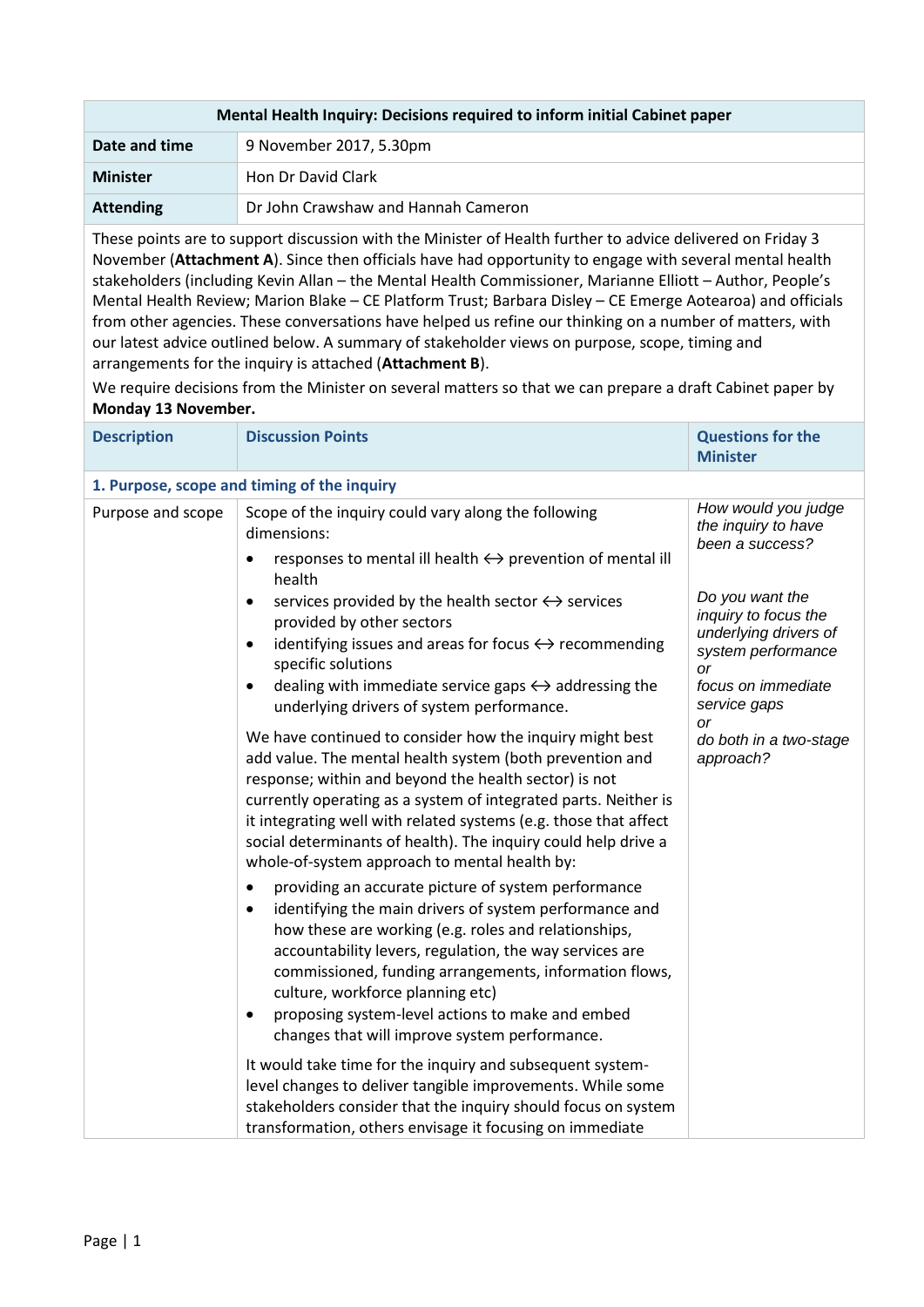|                                  | service improvements. Several people suggested a two-sstage<br>inquiry i.e. address short term known problems and sort them<br>quickly, and identify longer term larger issues and potentially<br>charge re-established Mental Health Commission for taking<br>those forward over a longer period.                                                                                                                                                                                                                                                                                                                                                                                                         |                                                                   |
|----------------------------------|------------------------------------------------------------------------------------------------------------------------------------------------------------------------------------------------------------------------------------------------------------------------------------------------------------------------------------------------------------------------------------------------------------------------------------------------------------------------------------------------------------------------------------------------------------------------------------------------------------------------------------------------------------------------------------------------------------|-------------------------------------------------------------------|
|                                  | If you wish the inquiry to focus solely on major system<br>transformation, we consider that more immediate actions<br>(such as the Government's manifesto commitments to<br>improve youth mental health and reduce suicide) would be<br>needed alongside the inquiry to help address service gaps and<br>pressures in the short term. For example, Attachment C<br>outlines an approach to progressing suicide prevention<br>actions while the inquiry is taking place.                                                                                                                                                                                                                                    |                                                                   |
|                                  | Stakeholders considered that it is crucial for the inquiry to<br>take account of Te ao Māori perspectives.                                                                                                                                                                                                                                                                                                                                                                                                                                                                                                                                                                                                 |                                                                   |
| Extent of public<br>consultation | We understand that you want to ensure that the inquiry hears<br>the consumer voice. The extent of consultation will affect the<br>inquiry timeframe and cost.                                                                                                                                                                                                                                                                                                                                                                                                                                                                                                                                              | What extent of public<br>consultation do you<br>have in mind?     |
|                                  | We recommend that you consider the approach to<br>consultation carefully given the number of mental health-<br>related consultations that have been undertaken in recent<br>years, most recently consultation on a draft suicide<br>prevention strategy.                                                                                                                                                                                                                                                                                                                                                                                                                                                   | Are there specific<br>groups that you<br>particular want the      |
|                                  | Some agencies and stakeholders have stressed the<br>importance of the inquiry panel getting out on the ground and<br>hearing people's stories firsthand including directly with iwi,<br>whānau and representatives of Māori communities; others<br>say another review is not required as we have enough<br>information and knowledge and a call to action is the real<br>necessity. Some were concerned about consultation fatigue<br>and commented that "the consultation has been done" as<br>there is significant information available about what the<br>problem is (e.g. People's Mental Health Review, Productivity<br>Commission Report, consultation on the draft Suicide<br>Prevention Strategy). | inquiry to hear from?                                             |
|                                  | We suggest that the inquiry panel considers consultation<br>findings from previous consultations ahead of:                                                                                                                                                                                                                                                                                                                                                                                                                                                                                                                                                                                                 |                                                                   |
|                                  | holding a limited number of regional public hearings<br>undertaking targeted engagement with iwi and<br>specific stakeholders<br>inviting evidence from specific stakeholders.                                                                                                                                                                                                                                                                                                                                                                                                                                                                                                                             |                                                                   |
|                                  | We do not suggest calling for written public submissions given<br>the time required to analyse the likely number of submissions.                                                                                                                                                                                                                                                                                                                                                                                                                                                                                                                                                                           |                                                                   |
| Timing                           | All stakeholders we consulted indicated that a short inquiry is<br>what the sector wants with swift action to follow. However,<br>this needs to be balanced with the call for wide and deep<br>consultation.                                                                                                                                                                                                                                                                                                                                                                                                                                                                                               | What are your views<br>on when the inquiry<br>should report back? |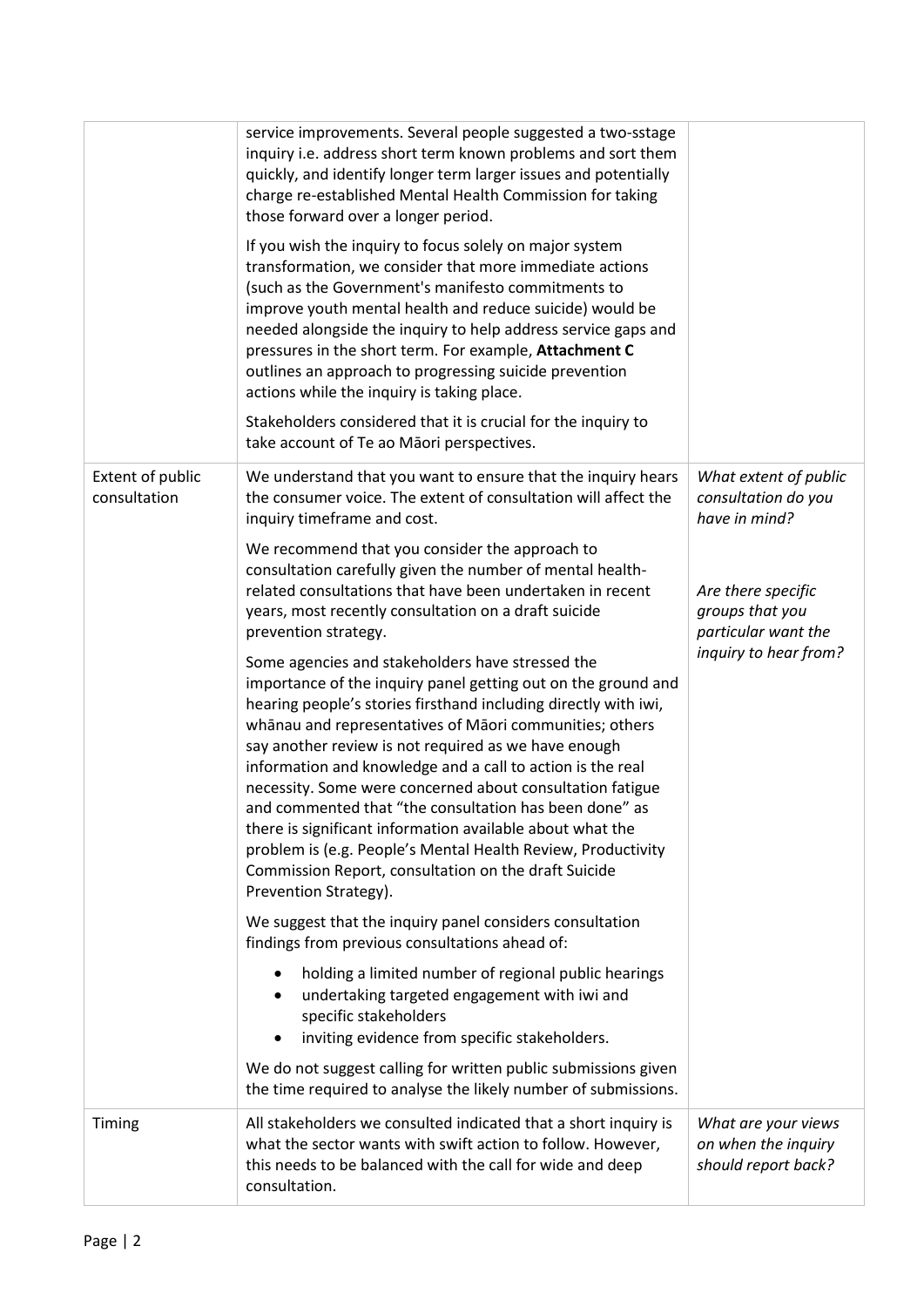|                           | If the inquiry reports by October 2018, the Government<br>response to the inquiry could align with Budget 19 decisions.<br>A longer timeframe risks paralysis in the health sector as<br>decision-makers hesitate to commit to courses of action in the<br>face of on-going uncertainty.<br>We understand that you intend for a Mental Health<br>Commission to be re-established after the inquiry has been                                                                                                                                                                                                                                                                                                                                                                     |                                                                                                                                                                    |
|---------------------------|---------------------------------------------------------------------------------------------------------------------------------------------------------------------------------------------------------------------------------------------------------------------------------------------------------------------------------------------------------------------------------------------------------------------------------------------------------------------------------------------------------------------------------------------------------------------------------------------------------------------------------------------------------------------------------------------------------------------------------------------------------------------------------|--------------------------------------------------------------------------------------------------------------------------------------------------------------------|
|                           | undertaken.                                                                                                                                                                                                                                                                                                                                                                                                                                                                                                                                                                                                                                                                                                                                                                     |                                                                                                                                                                    |
| 3. Inquiry arrangements   |                                                                                                                                                                                                                                                                                                                                                                                                                                                                                                                                                                                                                                                                                                                                                                                 |                                                                                                                                                                    |
| Type of inquiry           | If the inquiry focuses on understanding and improving system<br>performance it is more akin to a Select Committee Inquiry or<br>Productivity Commission review than an incident investigation<br>that is typically done as a government inquiry under the<br>Inquiries Act (such as the recent Havelock North drinking<br>water event). As such, it may be more suited to being a non-<br>statutory ministerial inquiry or review.                                                                                                                                                                                                                                                                                                                                              | Do you favour the<br>gravitas and<br>protections of a<br>statutory inquiry, or<br>the greater flexibility<br>of a non-statutory<br>ministerial inquiry?            |
|                           | However, stakeholders that commented on the type of inquiry<br>all indicated a strong preference for the gravitas and<br>protections offered by a statutory inquiry (rather than a non-<br>statutory ministerial inquiry). For example, the People's<br>Mental Health Review was surprised at the very high level<br>fear of reprisal particularly amongst the mental health<br>workforce and found many people reluctant to share their<br>views. This led them to propose a Royal Commission of<br>Inquiry into mental health because of the protection provided<br>to those supplying information to an Inquiry                                                                                                                                                              |                                                                                                                                                                    |
| Appointing<br>minister(s) | Any type of inquiry can be established by a single minister or<br>group of ministers. Given the likely broad scope of the inquiry<br>and the potential for it to result in advice concerning the<br>education, social and justice portfolios in addition to the<br>health portfolio, you may wish to consider whether you want<br>to be the sole appointing minister or whether you will be the<br>leader of a group of appointing ministers.                                                                                                                                                                                                                                                                                                                                   | What is your<br>preference in terms of<br>being the sole<br>appointing minister or<br>the leader of a group<br>of appointing<br>ministers?                         |
| Administering<br>agency   | Cabinet needs to decide which agency will administer the<br>inquiry. Once that decision is made, that agency is responsible<br>for establishing the terms of reference, the membership and<br>the budget (with input from other departments) and<br>appointing the Secretariat Head. The administering agency is<br>also responsible for the Vote appropriation.<br>Stakeholders' views indicate a strong preference for the<br>administering agency to be an agency other than the Ministry<br>of Health (given that the inquiry would need to consider the<br>role of the Ministry of Health in relation to current and future<br>system performance).<br>You may therefore wish to consider whether the inquiry<br>should be administered through another agency such as DIA | Do you want the<br>administering agency<br>to be an agency other<br>than the Ministry of<br>Health to increase the<br>perceived<br>independence of the<br>inquiry? |
|                           | (if a government inquiry) or SSC, DPMC, HDC or MSD.                                                                                                                                                                                                                                                                                                                                                                                                                                                                                                                                                                                                                                                                                                                             |                                                                                                                                                                    |